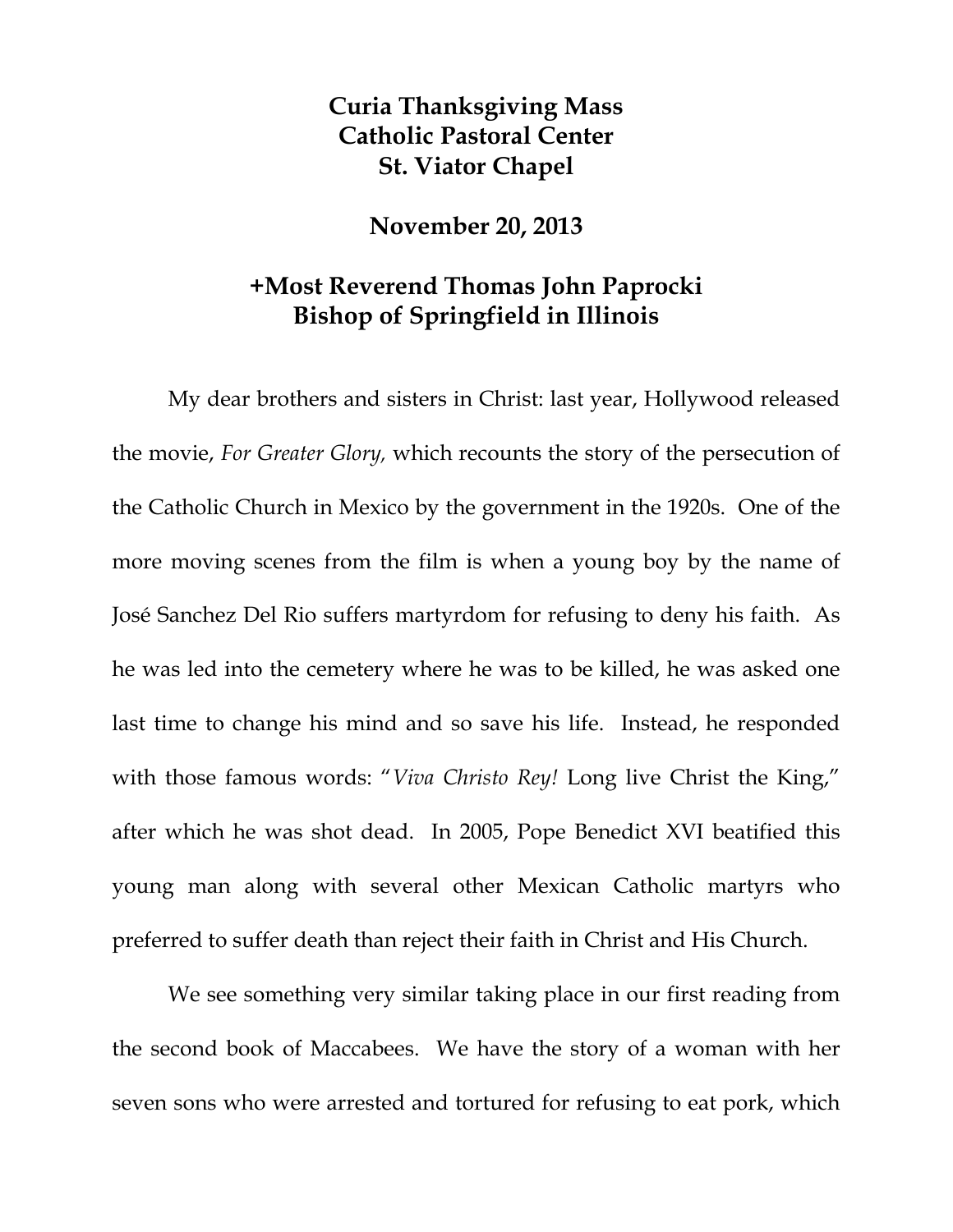was a violation of God's law for the Jewish people. In an attempt to get the youngest of these sons to concede to his requests, the king makes several promises with the hopes that he will be enticed by these earthly gifts. As in the case of Blessed José Sanchez, this young man responds boldly: "I will not obey the king's command. I obey the command of the law given to our fathers through Moses" (2 Mc 7:20). His fate was the same, suffering death for his refusal to deny his faith.

These are just two examples of many who have witnessed to their faith by remaining true to that faith even to the point of giving up their lives. Their witness provides encouragement to us when we feel the challenge of remaining faithful in the midst of opposition. They show us how God's grace comes to the aid of those who stand for the truth and are given the strength to persevere in doing what is right.

 In our modern day, there is certainly no shortage of pressures placed upon us either to relax or outright reject our stance on issues of the faith. In moments such as these, we do well to recall the example of these saints, asking for their intercession to aid us in our struggle. It is timely that we reflect on this today which is, unfortunately, a very troubling day for our state. As you well know, later today, Governor Quinn will sign into Illinois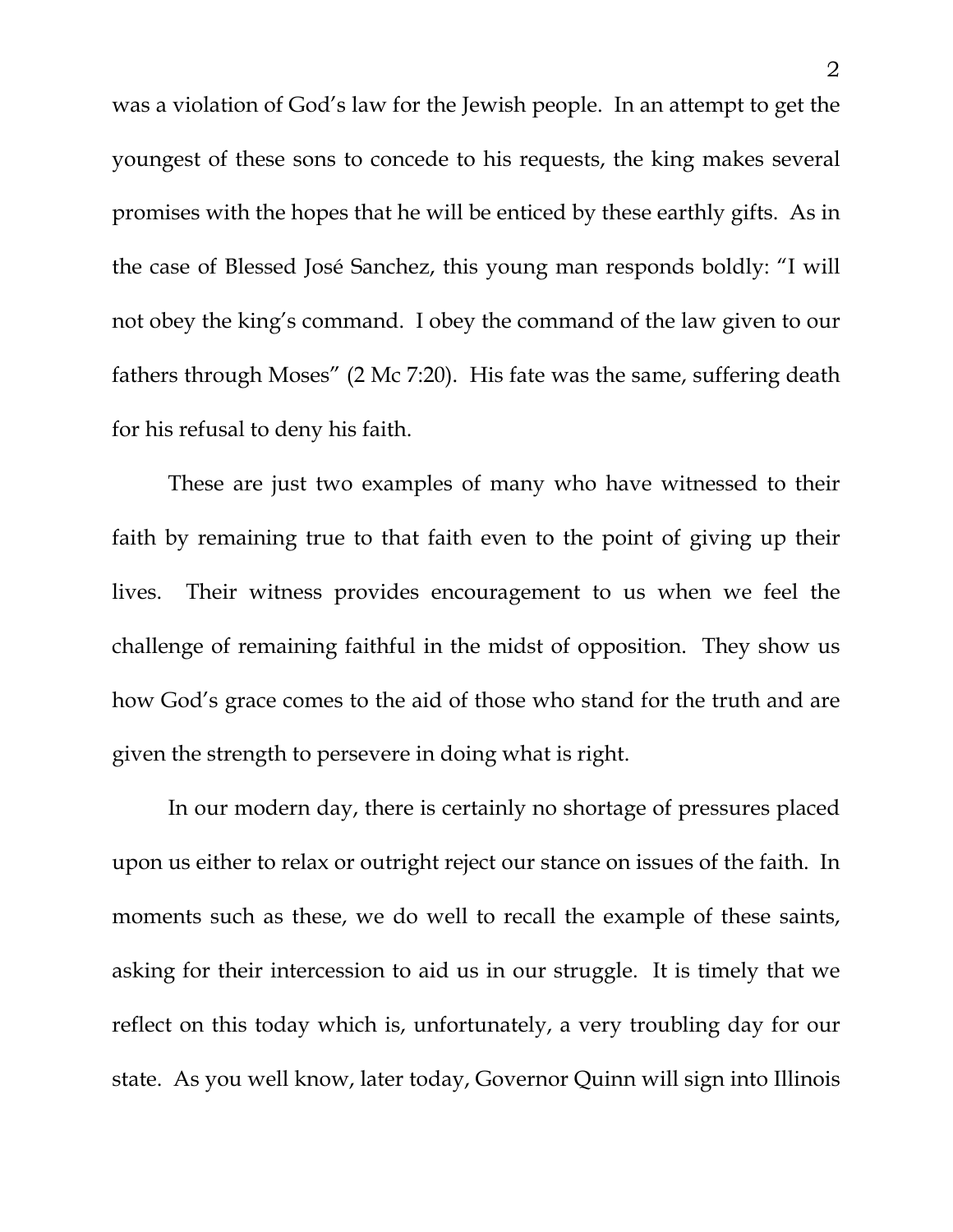law the redefinition of civil marriage to include those of the same sex. This is clearly a violation of God's divine law and contrary to the teaching of the Catholic Church. For this reason, the Church rejects the government's abuse of power in permitting this legislation to become legal. To remain silent on this issue would be to betray our faith. We must have courage in standing firm, as did the martyrs, trusting that the Lord will continue to strengthen us so as not to not waver in our defense of the truth.

 When the Church takes positions such as this, people may react and suggest that Jesus would not condemn people as the Church is doing. In many instances, Jesus did speak up in rather strong language, not to condemn people, but to help them by seeing the error of their ways so that they might return to the path of truth, the path that leads to their salvation. The Church, as a loving mother, continues to operate under this same principle, teaching and preaching the truth clearly and completely to prevent people from veering off the path that leads to Heaven. Contrary to those who might consider the action of the Church to be cold and hateful, there is actually nothing more loving that she could do than to provide this clarity and guidance for the people of God.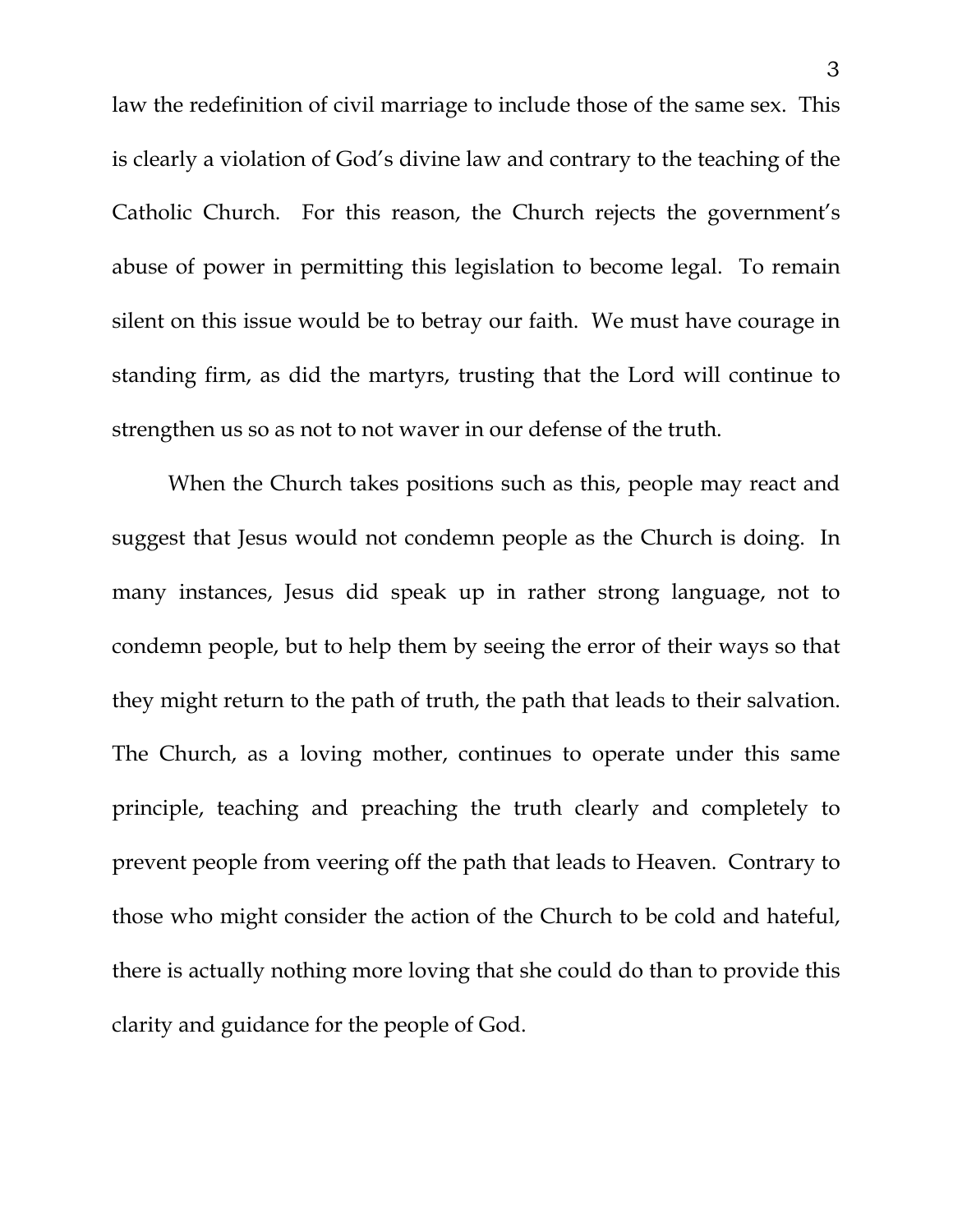Today, we celebrate a Mass of Thanksgiving, which may seem to be a little out of place on a day like today. In reality, even today is an opportunity for us to give thanks to God. In a particular way, we give thanks to Him for the gift of our faith which provides the path that will lead us to Him for eternity. We have no reason to be ashamed of what we believe. There is no need to apologize for any of the teachings of the Church. While many may be in opposition to those truths, we are confident that they are the sure teachings of Christ and that they are credible and worth following.

We thank God that He has called us to be stewards of this great gift, sharing it with the people of our diocese in various ways. I am personally thankful for all that you do to assist me in communicating this gift without error to the faithful entrusted to my care. In many ways, we have the joy of seeing how the faith has touched the lives of our people in a positive way. Those moments are true sources of encouragement for us. At times, however, we know that people are not always in agreement with how we serve them and their parishes. We must not let ourselves be discouraged by this, but continue to pray for the grace to be good stewards of all that has been entrusted to us.